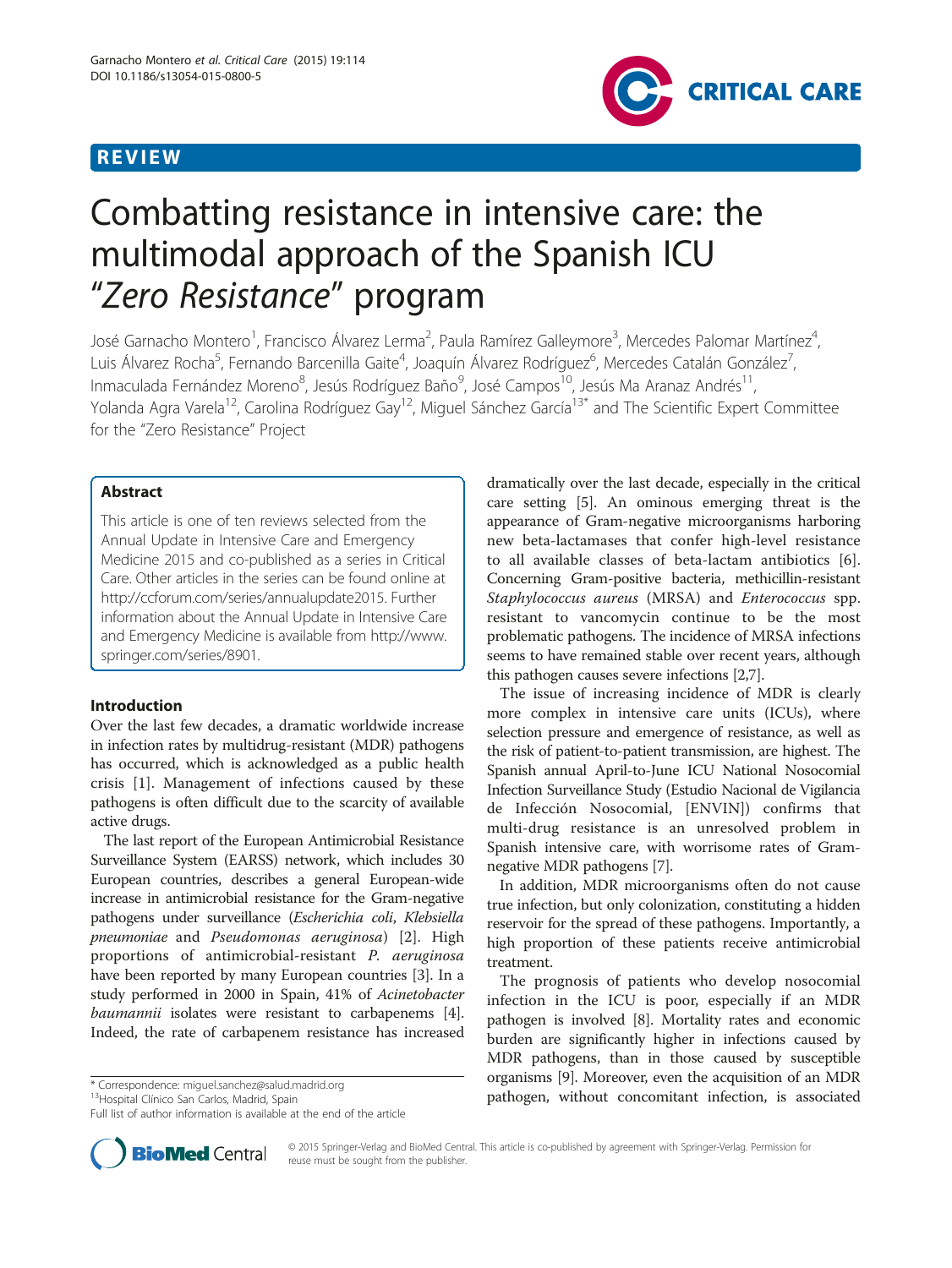with an increased risk of death, length of hospitalization, and cost [\[10,11](#page-6-0)].

## Previous programs in Spanish ICUs

The Spanish Society of Intensive Care Medicine and Coronary Care Units (SEMICYUC) and the Spanish Society of Intensive Care Nursing (SEEIUC) have recently completed their role as technical lead for two programs aimed at reducing ICU-acquired infections, namely catheter-related bloodstream infections ["Zero Bacteremia"] and ventilator-associated pneumonia (VAP) ["Zero VAP"]. Both projects were developed within a framework of "Zero Tolerance". "Zero Bacteremia" and "Zero VAP" were both promoted by the Spanish Ministry of Health, more than 200 ICUs participated, and the programs consisted of the implementation of evidence-based infection prevention bundles for catheter-related bloodstream infection and VAP. Highly successful results for both initiatives confirmed that these practices could be systematically implemented across Spain, could reduce the rates of these infections and could contribute to diminish antimicrobial use in the participating ICUs [\[12,13](#page-6-0)].

## Methodology of "Zero Resistance"

With the experience gained in the two previous projects, a new project named "Zero Resistance" was developed by the SEMICYUC with the support of the Spanish Ministry of Health. This project uses the same structure created for "Zero Bacteremia" and "Zero VAP", which is based on coordination at national, regional and local levels.

A Scientific Expert Committee (SEC) for the development and implementation of this program was appointed as follows: SEMICYUC nominated nine intensivists chosen for their expertise in the field of prevention and management of infections in the critical care setting and SEEIUC designated an intensive care nurse with experience in infection control. A microbiologist, an epidemiologist, an infectious diseases specialist, and two technicians from the Ministry of Health with broad knowledge in the field were also incorporated.

The members of the SEC reviewed the available evidence in PubMed indexed papers, including observational studies, clinical trials, guidelines, systematic reviews and meta-analyses. The following databases were searched: Medline, Embase, the Cochrane Library, and Centre for Reviews and Dissemination, including the National Health Service Economic Evaluation Database and the Health Technology Assessment database.

The implementation of 'bundles' of effective measures, compared to individual interventions, has been proposed to reduce the incidence of catheter-related bloodstream infections or VAP [[14,15\]](#page-6-0). With this concept in mind, the SEC developed a bundle of 10 recommendations that was discussed and approved after review and analysis of the existing scientific literature. Admittedly, the evidence supporting some of the chosen recommendations is weak, but all were deemed to reach at least the level of 'expert recommendation'. No grading system was used to support the strength and quality of recommendations. All items include comments intended to facilitate local adaptations.

Criteria for defining MDR pathogens vary from institution to institution and are also not uniform in the published literature, although the most highly resistant strains are readily recognizable. Based on the pathogens considered most problematic in Spanish ICUs, "Zero Resistance" collects information on episodes of infection and colonization of the pathogens listed in Table 1. Finally, because acquiring an infection may be the result of errors in patient-care, all three programs were designed to reduce and prevent these by incorporating an integral patient safety program [[16\]](#page-6-0).

## **Objectives**

The main objective of the "Zero Resistance" project is reduction in the cumulative incidence of patients with ICU-acquired MDR infections by 20%. Secondary objectives are to study the epidemiology of MDR infections in Spanish ICUs, to be able to distinguish imported from ICU-acquired cases, to promote and strengthen safety assurance in participating units, and to create a network of ICUs implementing safe, and evidence-based practices. "Zero Resistance" has been active since April 2014.

# The bundle

The primary aim of the bundle recommendations is reduction of the three most influential factors contributing to the development and transmission of MDR, namely:

Table 1 Definitions of multidrug-resistant bacteria monitored in the Zero Resistance program

| Microorganism           | <b>Resistance marker</b>                                                                                                                                                                      |
|-------------------------|-----------------------------------------------------------------------------------------------------------------------------------------------------------------------------------------------|
| Gram-positive           |                                                                                                                                                                                               |
| Staphylococcus aureus   | Methicillin (MRSA)                                                                                                                                                                            |
| Enterococcus spp.       | Vancomycin (VRE)                                                                                                                                                                              |
| Gram-negative           |                                                                                                                                                                                               |
| Fnterobacteriaceae      | 3rd generation cephalosporins<br>(particularly ESBL-producing)                                                                                                                                |
|                         | Carbapenems (particularly<br>carbapenemase-producing)                                                                                                                                         |
| Pseudomonas aeruginosa  | $\geq$ 3 antibiotic classes, including<br>carbapenems <sup>a</sup> , cephalosporins <sup>b</sup> ,<br>piperacillin-tazobactam, flouroquinolones,<br>aminoglycosides <sup>d</sup> and colistin |
| Acinetobacter baumannii | Carbapenems                                                                                                                                                                                   |

<sup>a</sup>lmipenem, meropenem or doripenem; <sup>b</sup>ceftazidime or cefepime;<br>Sciprofloxacin or levefloxacin; gentamicin, tobramycin or amikacin <sup>c</sup>ciprofloxacin or levofloxacin; gentamicin, tobramycin or amikacin ESBL: extended spectrum beta-lactamase; MRSA: methicillin-resistant Staphylococcus aureus; VRE: vancomycin-resistant enterococcus.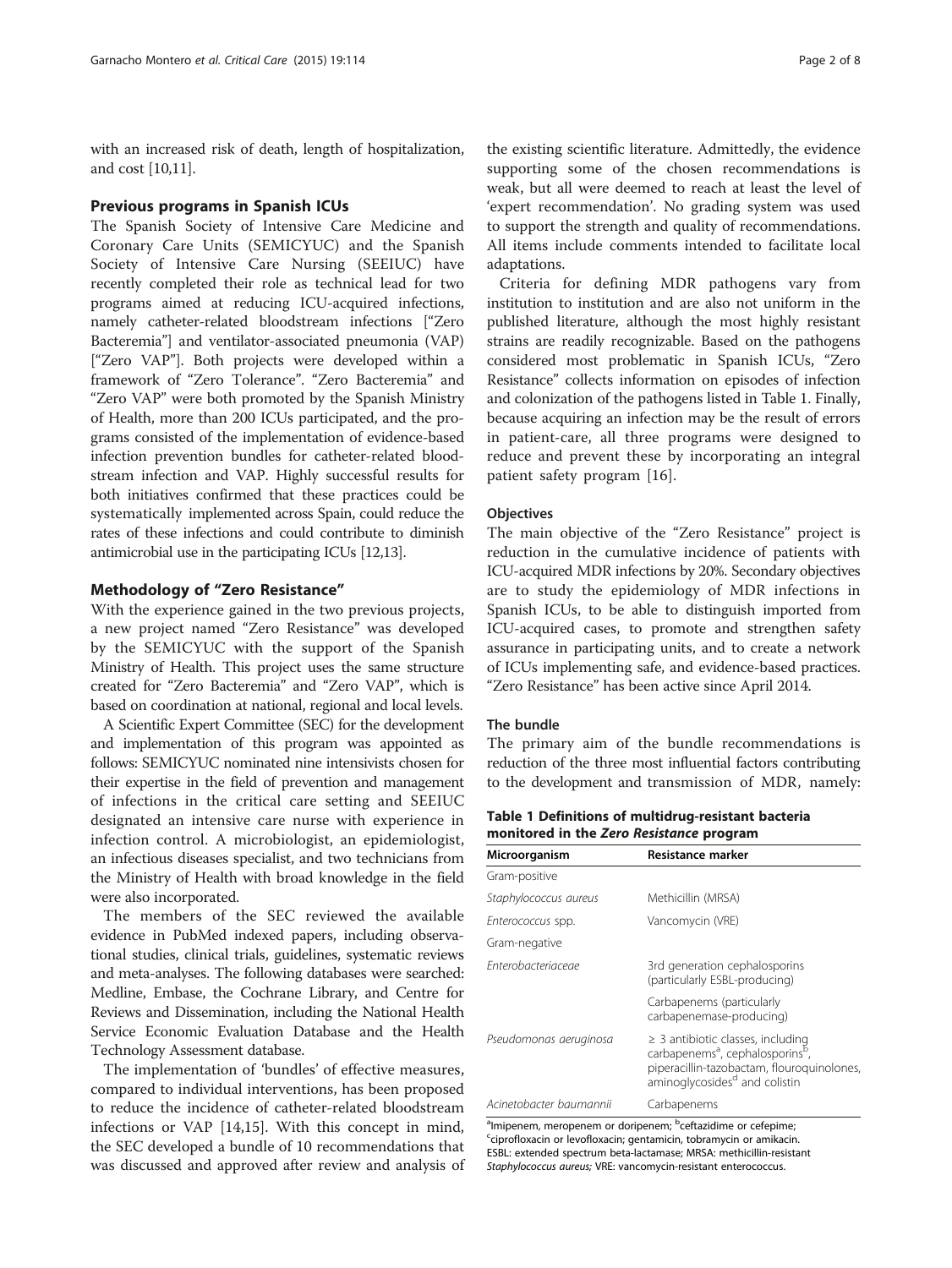1) adequate prescription of antibiotics; 2) early detection and prevention of cross-colonization of MDR; and 3) elimination of reservoirs [[8\]](#page-6-0).

- 1. First recommendation: In each ICU, at least one intensivist will be designated as responsible for the use of antimicrobials. He/She should have extensive experience in infection control and in the treatment of severe infections. This/these physician(s) should routinely assess antimicrobial prescription and advise attending clinicians. Analysis of antimicrobial use should include:
	- a. Review of the indication for antimicrobials,
	- b. Evaluation of the appropriateness of the antimicrobial and the correct administration (dosing, intervals and duration),
	- c. Evaluation of de-escalation of antimicrobial therapy or even antimicrobial cessation. Rationale: Antibiotic prescription in the critical care setting is a complex task that requires profound and extensive knowledge. Moreover, many pathophysiological changes associated with severe acute illness or sepsis, like capillary leak, third spacing, increased volume of distribution, and impaired renal and/or liver function, affect antimicrobial pharmacokinetics/ pharmacodynamics [[17\]](#page-6-0). Therefore, it is imperative to identify intensivists with a profound knowledge of infectious diseases in critically ill patients in order to improve prescription quality. This implies choosing optimal empirical antibiotics, appropriate mode of administration, and correct dosage. Administration of antimicrobials to severely ill patients at dosages defined in studies conducted in healthy volunteers often achieves only suboptimal serum concentrations, which are associated with treatment failure and resistance development [\[17,18\]](#page-6-0). Prompt and adequate antimicrobial therapy reduces morbidity and mortality in severe sepsis and septic shock [[19](#page-6-0)]. However, as soon as microbiological information is available, empiric therapy should be adapted, if appropriate, by either reduction in number and/or narrowing of antimicrobial spectrum. Notwithstanding, many clinicians are reluctant to stop antimicrobials if the patient is improving. In fact, de-escalation of empirical therapy is performed in less than 50% of patients [\[20\]](#page-6-0).

Recent studies have shown that de-escalation is safe even in critically ill patients with severe sepsis [[21\]](#page-6-0) or immunosuppression [[22](#page-6-0)].

2. Second recommendation: Empirically administer antimicrobials active against MDR pathogens only in cases of severe sepsis or septic shock and high risk of

MDR pathogen(s) based on patient risk factors and/or knowledge of local ecology. Otherwise, narrow-spectrum or withholding of antimicrobials is recommended until microbiological results become available and targeted therapy with antibiotics active against MDR pathogens (carbapenems, colistin, tigecycline, glycopeptides, daptomycin, linezolid) should be started if needed. In all cases, samples for culture of the potential sources of infection should be obtained before starting antibiotic therapy.

Rationale: Early and adequate antimicrobial therapy is associated with increased survival in patients with severe sepsis and septic shock [[19\]](#page-6-0). However, delaying antimicrobial therapy until microbiological confirmation is available has been shown to be associated with similar outcomes in febrile surgical ICU patients compared to starting antimicrobials immediately after the clinical diagnosis of infection [\[23\]](#page-6-0). More recently, a quasi-experimental, before-after observational cohort study concluded that, after adjusting for confounders, aggressive antimicrobial therapy was an independent predictor of mortality. In the aggressive period, antimicrobial treatment was always started in patients suspected of having an infection after appropriate cultures were obtained. In the second period (conservative strategy), antimicrobial treatment was started only after objective findings confirmed the infection [[24](#page-6-0)]. The main limitation of both studies is that they were carried out in surgical patients and data from medical units are lacking. However, it is important to keep in mind that in febrile patients with severe sepsis or septic shock a delay in antimicrobial therapy may be fatal. In addition, the choice of empirical antimicrobial therapy should be based on an updated knowledge of the local ecology. Therefore, it seems prudent to recommend starting empiric antimicrobials active against MDR pathogens immediately only in cases meeting criteria for severe sepsis or septic shock and risk factors for MDR pathogens. Obviously, efforts to reduce the delay of microbiological results (use of rapid diagnostic techniques, direct contact with the microbiologist …) and close follow-up of the clinical course to rapidly detect signs of alarm are fully endorsed.

3. Third recommendation: In each Unit, at least one nurse will be designated as leader of this project and responsible for infection control measures aimed at reducing transmission of MDR pathogens. Rationale: Success of quality control programs is particularly dependent on the involvement of all categories of healthcare professionals. Nurses play a critical role in preventing and controlling infectious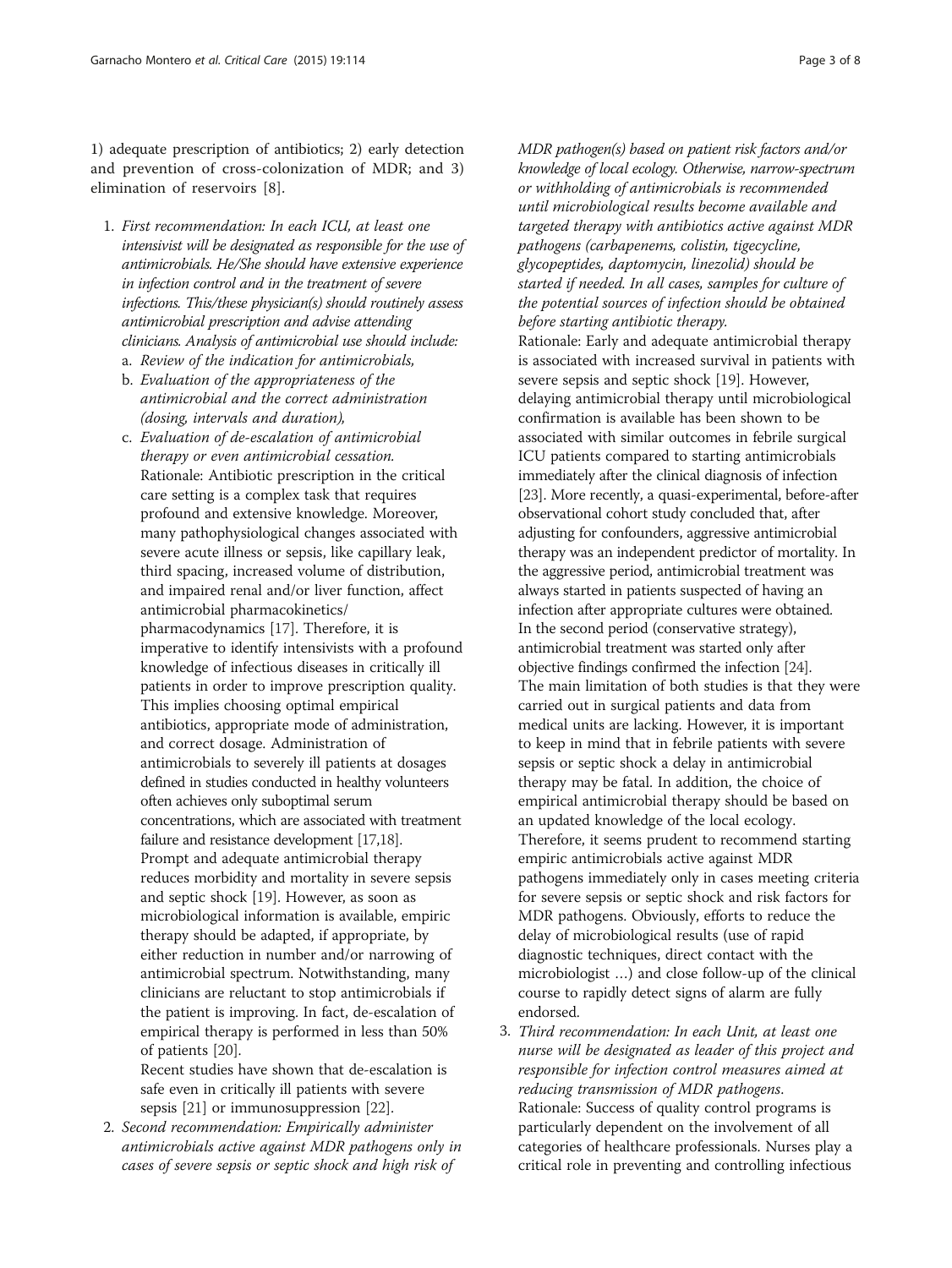<span id="page-3-0"></span>diseases and measures to prevent patient-to-patient transmission are a significant component of care. A multidisciplinary team approach is necessary to develop and implement strategies to prevent infection in the critically ill patient. The participation of nurses is of extraordinary importance for the success of infection control programs in intensive care [\[25,26](#page-6-0)]. In fact, most procedures performed to reduce the risk of nosocomial infection (vascular catheter care, artificial airway care, mouth hygiene, etc.) are part of the nurse's daily tasks. Programs that have achieved significant reductions in nosocomial infection rates have designated at least one physician and one nurse in each ICU as team leaders [[14\]](#page-6-0). This model has also been implemented by successful programs designed to reduce nosocomial infection rates in the ICU endorsed by SEMICYUC [[11](#page-6-0)]. The "Zero Resistance" program clearly supports the nomination in every ICU of a nurse leader responsible for infection control to reduce nosocomial infections and transmission of MDR pathogens.

4. Fourth recommendation: It is recommended to perform an active search for MDR pathogens in all patients on admission to the unit and at least once a week throughout their stay. These samples will be processed to identify MDR pathogens according to the local epidemiology and in collaboration with the Microbiology Service and Infection Control Team of each hospital.

Rationale: Guidelines for MDR organisms include recommendations for routine screening cultures and contact precautions for patients after admission to high-risk units, e. g., ICUs [\[6,27](#page-6-0)]. The implementation of contact precautions in patients colonized or infected with MDR is widely accepted. In contrast, the use of routine surveillance cultures in MDR management is still a matter of debate and not widely performed [\[28\]](#page-6-0). Initial screening is specially recommended for MRSA, although the same principles and practices apply to Gram-negative MDR organisms, which actually now constitute the main threat.

Active surveillance programs are time and resource-consuming. The type and number of samples are selected according to local resources and epidemiology and should include at least nasal, rectal and oropharyngeal swabs (bronchial aspirates in intubated patients) [[29](#page-7-0)]. In addition, other samples may be necessary to control potential reservoirs (infections, skin ulcers, etc.). Concerning surveillance cultures, two approaches are acceptable: All patients are screened at ICU admission or only those patients with at least

one of the risk factors included in the checklist (see Fifth Recommendation).

5. Fifth recommendation: At admission to the ICU, a 'Checklist' of risk factors (Table 2) must be completed to identify patients at high risk of MDR pathogen carriage. Patients meeting at least one of the risk factors must be cared for under application of contact precautions pending culture results. Rationale: Several risk factors associated with carriage of MDR at admission to the hospital or to the ICU have been identified: Prior antibiotic use, the presence of invasive devices and certain underlying diseases are the most frequently reported [[30](#page-7-0)]. Patients at risk of nosocomial pneumonia caused by MDR pathogens according to American Thoracic Society/Infectious Diseases Society of America (ATS/IDSA) criteria are: Current hospitalization of 5 days or more, prior antibiotic therapy, prior hospitalization, residence in a nursing home or extended-care facility, home infusion therapy within 30 days, chronic dialysis within 30 days, home wound care, family member with an MDR pathogen, and immunosuppression. However, in a prospective evaluation, although these criteria had an excellent negative predictive value (96%), they had a very low positive predictive value (18%) for infection or colonization with an MDR pathogen at ICU admission [\[31\]](#page-7-0). In a case–control study, immunosuppression was not independently associated with MDR bacteria in the ICU [\[32](#page-7-0)].

In other studies, risk factors for specific pathogens, like MRSA or A. baumannii, have been identified in an attempt to establish control measures that limit spread [[33](#page-7-0)]. This approach is particularly indicated in ICUs in which a particular microorganism causes the majority of episodes of colonization/infection.

# Table 2 Checklist of risk factors for carriage of multidrugresistant (MDR) bacteria

 $\overline{\phantom{a}}$ 

| RISK TACTOR                                                                                                                                                       |               |                  |
|-------------------------------------------------------------------------------------------------------------------------------------------------------------------|---------------|------------------|
| 1. Hospital admissionlasting $>$ 5 days, during last<br>3 months                                                                                                  | Yes $\square$ | NO <sub>1</sub>  |
| 2. Institutionalized (prison, healthcare and social<br>centers, geriatric centers, etc.)                                                                          | Yes $\square$ | NO <sub>II</sub> |
| 3. Known colonization or infection with MDR pathogens                                                                                                             | Yes $\square$ | NO O             |
| 4. Antibiotic therapy $\geq 7$ days in previous month<br>(particularly 3rd and 4th generation cephalosporins,<br>flouroquinolones and carbapenems)                |               | NO O             |
| 5. End-stage renaldisease under chronic hemodialysis<br>or ambulatory peritoneal dialysis.                                                                        | Yes □         | NO LI            |
| 6. Comorbidities associated with high incidence<br>of colonization or infection with MDR pathogens:<br>Cystic fibrosis, bronchiectasis, chronic skin ulcers, etc. | Yes □         | NO EI            |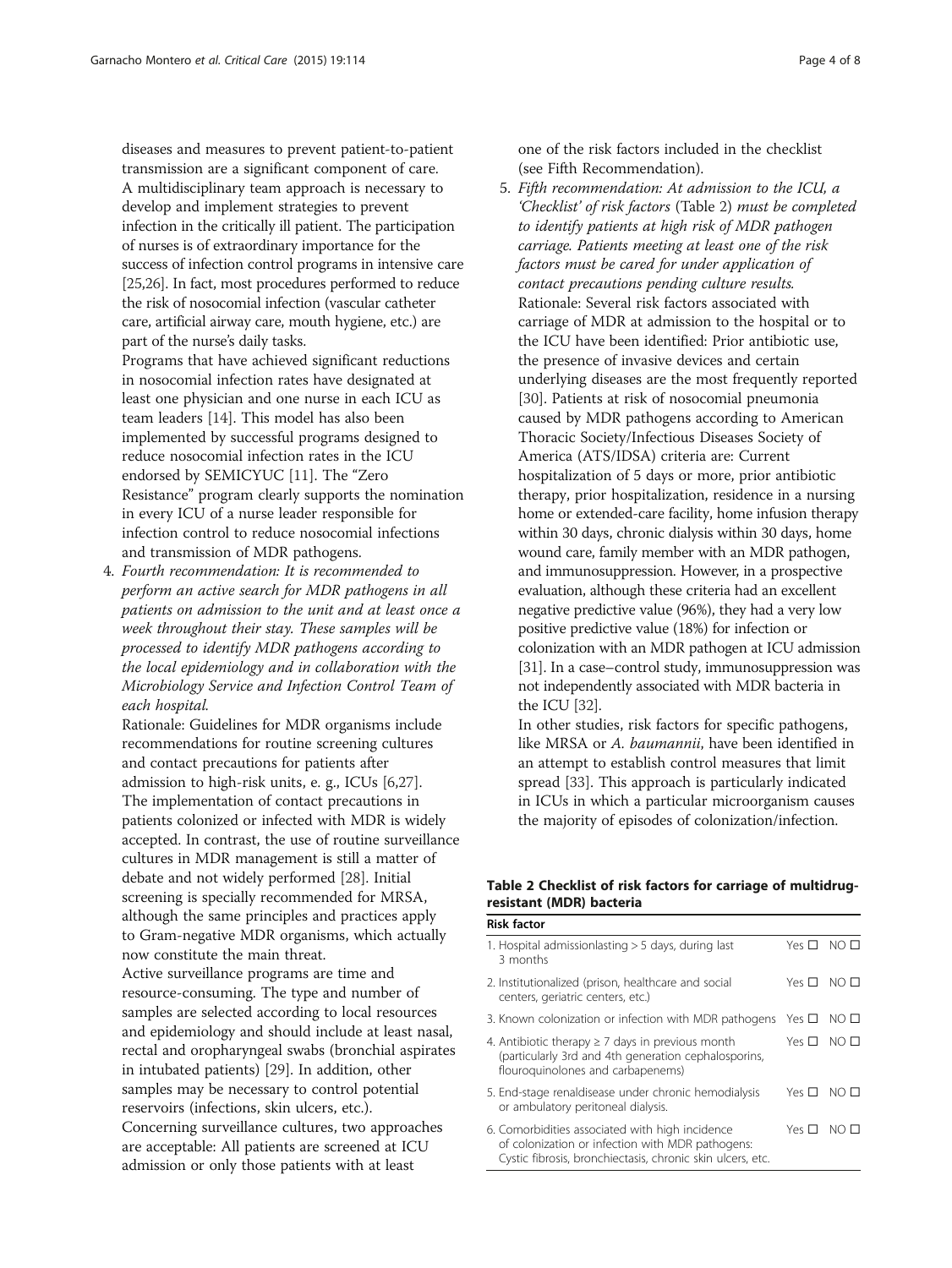With this information, the SEC generated a Checklist (Table [2](#page-3-0)) for detection of patients at high risk of carrying MDR pathogens. If one or more of these risk factors is present, screening cultures at ICU admission is mandatory and the patient must be placed in contact isolation until culture results are negative for the target organisms. The prospective validation of this Checklist is one of the pending tasks of this program.

6. Sixth recommendation: Compliance with preventive measures including those based on transmission mechanisms should be routinely measured. Rationale: Contact precaution and hand hygiene are the mainstay for reducing transmission of microorganisms [[34](#page-7-0),[35](#page-7-0)]. Adherence to these practices must be continuously reinforced and monitored [[36](#page-7-0)]. Briefly, contact precautions (by staff and visitors) consist of: Hand hygiene and donning of gown and gloves immediately prior to room entry, and disposal of gown and gloves inside the patient's room, followed by hand hygiene immediately prior to leaving the room. Adherence rates for contact precautions in ICU settings with availability of all facilities were between 75 and 80% in one study [[8](#page-6-0)]. Correct practice includes: (1) Use of a contact precautions sign for every patient colonized/infected by MDR pathogens; (2) availability of contact precautions equipment at patient room entry; (3) barrier disposal containers inside patient room; and (4) monitoring of adherence to the contact precautions protocol by staff/visitors. If there are no closed rooms, precautions must be tightened.

To achieve the desired results, all staff members should watch compliance with preventive measures. Concerning this issue, the SEC of "Zero Resistance" considers that nurses have a special responsibility in implementing effective prevention. Therefore, the rest of the hospital staff and visitors must follow their recommendations.

7. Seventh recommendation: All Units should develop a cleaning protocol for rooms of patients with MDR pathogens.

Rationale: Many published outbreaks of MDR pathogens detect a common source on environmental surfaces and in moist areas. Studies have documented a widespread deficiency in cleaning practices. Nevertheless, substantial improvements in cleaning and disinfection can be achieved by using standardized protocols in the ICU [\[37](#page-7-0)-[39](#page-7-0)]. Cleaning procedures must be adapted to the architectural characteristics of each unit and agreed upon with the cleaning staff and the nosocomial infection control committee. Feedback to all

involved personnel is imperative to maintain the benefits. This protocol should include fixed structures (floors and walls) as well as the bed (including main structure, rails and mattress). Cleaning protocols will include daily cleaning and final cleaning at patient discharge. Cleaning protocols for rooms occupied by patients with MDR pathogens must specify methodology, frequency of cleaning and disinfectant products. Because different cleaning products are approved in each hospital, the exact composition or trademark should be specified in the protocol. If deemed necessary, controls will be established to ensure MDR eradication [\[39\]](#page-7-0).

- 8. Eighth recommendation: A file/document specifying the existing equipment in the ICU and its respective cleaning protocols should be available and updated. Rationale: Any clinical or technological equipment could act as a microbiological reservoir for MDR pathogens. Therefore, the first action is to remove all expendable materials, leaving work surfaces as free as possible. Equipment should be filed and information on the following aspects provided: Staff responsible for cleaning, cleaning schedule and cleaning methodology (disinfection, sterilization). Each healthcare worker is responsible for cleaning and disinfection of equipment for personal use (stethoscopes, flashlights …) [[40](#page-7-0)].
- 9. Ninth recommendation: To include products containing 4% chlorhexidine in daily patient hygiene if colonized or infected with MDR pathogens. Rationale: Several observational studies and singlecenter trials have concluded that daily chlorhexidine bathing of ICU patients reduces the acquisition of MDR pathogens and the incidence of certain infections [\[40-43](#page-7-0)]. A systematic review concluded that chlorhexidine body-washing may be effective in preventing carriage, and possibly bloodstream infections, with Gram-positive MDR pathogens (MRSA and vancomycin-resistant enterococci [VRE]), whereas the evidence that this intervention eradicates carriage or prevents infection with Gram-negative MDR pathogens is weak [\[44\]](#page-7-0). In a recent randomized multicenter trial carried out in 13 ICUs, the effect of different infection control strategies on acquisition of MDR pathogens was assessed. Improved hand hygiene plus unit-wide chlorhexidine body-washing reduced acquisition, particularly of MRSA [[45](#page-7-0)]. Interestingly, in the context of sustained high level compliance of hand hygiene and chlorhexidine bathing, screening and isolation of carriers did not reduce acquisition rates of MDR pathogens. More recently, a multicenter, open, crossover trial documented the clinical benefits of daily bathing with chlorhexidine-impregnated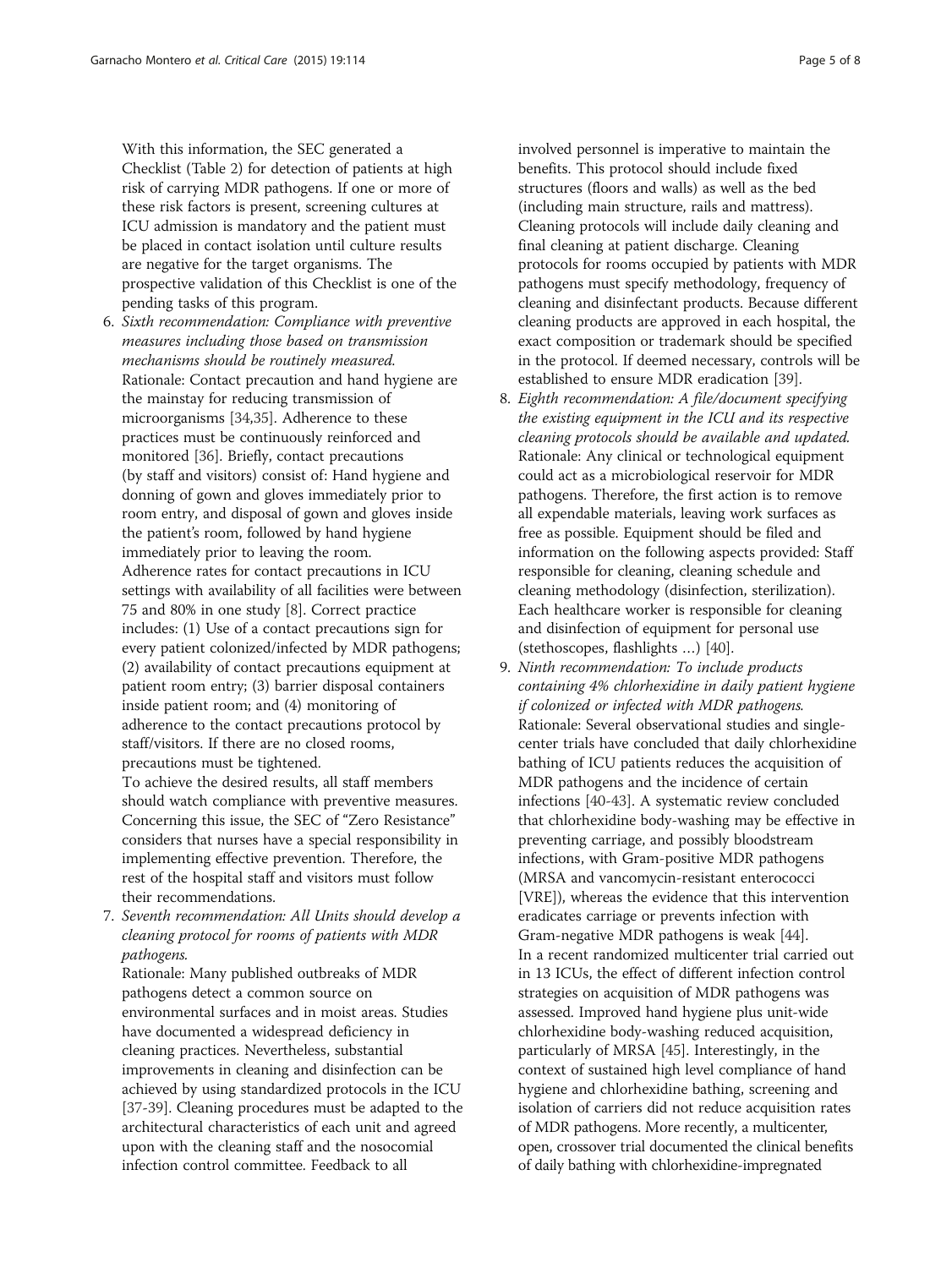washcloths in reducing the risks of acquisition of MDR and the development of hospital-acquired bacteremia [\[46\]](#page-7-0).

Chlorhexidine solutions must contain 0.16 grams of chlorhexidine (digluconate) per liter (dissolve 20 ml of 4% chlorhexidine in 1 liter of warm water). Contraindications for chlorhexidine use and adverse reactions should be taken into account. Because chlorhexidine is a cationic molecule, its activity can be reduced by natural soaps, various inorganic anions, non-ionic surfactants, and hand creams containing anionic emulsifying agents. Daily chlorhexidine bathing is simple to implement and relatively inexpensive and may be an important adjunctive intervention to barrier precautions to reduce acquisition and the subsequent development of infection.

10. Tenth recommendation: If an outbreak is suspected it is recommended to identify the causative organism with molecular typing methods.

Rationale: Studies of outbreaks based on the phenotypic characteristics of microorganisms (antigenic properties, metabolic or antibiotic resistance) are limited and do not provide conclusive differences or similarities between them. Therefore, molecular typing methods, to be able to recognize epidemiologically-linked isolates derived from a common precursor microorganism, should be performed. This will also provide understanding of the mechanism of transmission and dissemination and allow strategies to control and eradicate the epidemic to be designed [[47](#page-7-0),[48](#page-7-0)].

The "Zero Resistance" program encourages hospitals without resources for molecular testing to send MDR isolates to a Reference Laboratory (National Center for Microbiology, Institute of Health Carlos III; [\[49\]](#page-7-0)), where the microbiological test will be performed free of charge.

# Implementation of the "Zero Resistance" program

Active implementation of this type of program is clearly necessary in order to achieve the desired results [[50\]](#page-7-0). The Agency for Quality Assurance of the Spanish Ministry of Health will promote implementation in collaboration with the 17 Regional Healthcare Authorities through dissemination, coordination and follow-up. Every autonomous region will create a coordinating team led by an intensivist, responsible for contacting hospital management. The hospital management will notify their local infection and patient quality assurance committees and nominate a local coordinating team consisting of at least an intensivist and an intensive care nurse. The necessary resources for the implementation of the project will be provided.

The "Zero Resistance" program includes a web-based teaching module [[51\]](#page-7-0). It is recommended that the local teams keep track of the number of healthcare workers, physicians, nurses and nurse aides that complete the web-based training modules and report their local educational indices to the regional coordinator. These data are available on the training web page.

# Assessment of the impact of the "Zero Resistance" project

The impact of "Zero Resistance", as in all quality programs, must be measured using quality indicators that can be broken down into structure, procedure and outcome indicators. Obviously, outcome measures are of greater interest since they reflect all aspects of care and are the ultimate objectives of the intervention. The proposed indicators are explained in detail in the program, but each local team should decide which indicators to monitor depending on the information systems and efforts necessary to obtain these measurements.

ICUs participating in the "Zero Resistance" program are committed to entering data required for calculation of the relevant indices in the web-based "ENVIN-HELICS" registry [[52](#page-7-0)]. "Zero Resistance" data are recorded through a specific adaptation of the "ENVIN-HELICS" web page [[53](#page-7-0)]. Local coordinators record data for individual patients. Summary descriptive statistics are available on-line for every individual unit, which can directly access its data on a daily basis. Local results are displayed together with the corresponding regional and national values.

# Conclusion

Bacterial resistance to antibiotics is growing day by day, particularly in hospitals, with a significant impact on mortality and morbidity. The lack of new antibiotics, especially for Gram-negative MDR pathogens, aggravates this serious problem as noted by numerous agencies and professional societies. Antibiotics are often incorrectly prescribed: Inadequate antibiotics or incorrect dosage for a particular infection, administration of antibiotics for non-bacterial infections, and excessively long treatment courses are all frequent.

"Zero Resistance" is a project developed by the SEMICYUC with the technical support of the Spanish Ministry of Health, with the main objective of reducing the cumulative incidence of patients with ICU-acquired MDR by 20%. This project contains a bundle of 10 recommendations aimed at improving prescription of antibiotics, detection and prevention of cross-colonization of MDR pathogens, and elimination of reservoirs. This initiative includes an integral patient safety program and educational modules to facilitate its implementation. Adherence to the project and its results will be evaluated through a series of indicators.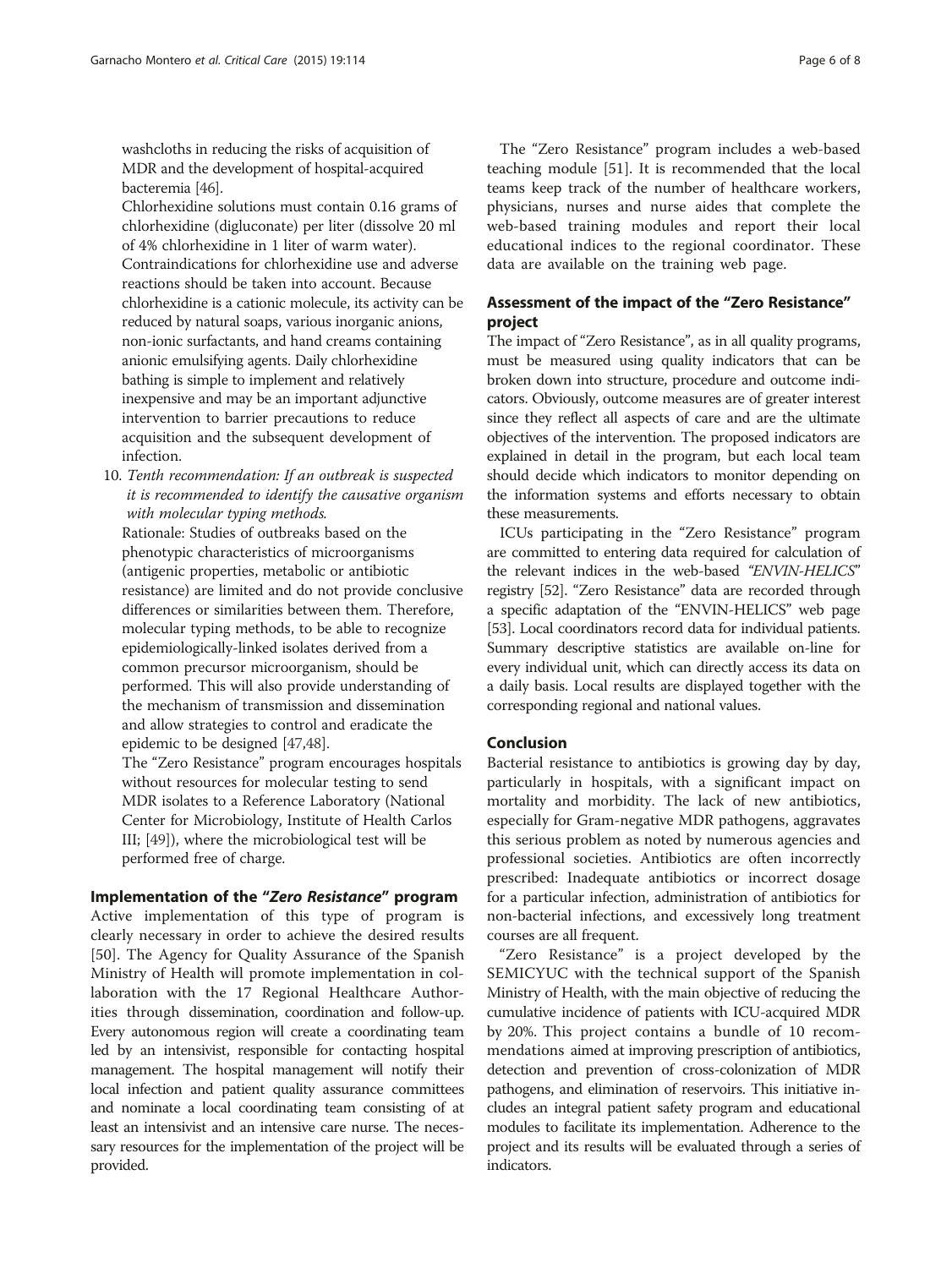#### <span id="page-6-0"></span>**Abbreviations**

ATS/IDSA: American Thoracic Society/Infectious Diseases Society of America; EARSS: European Antimicrobial Resistance Surveillance System; ENVIN: Spanish annual April-to-June ICU National Nosocomial Infection Surveillance Study (Estudio Nacional de Vigilancia de Infección Nosocomial); ESBL: extended spectrum beta-lactamase; ICU: Intensive Care Unit; MDR: multi-drug resistant; MRSA: methicillin-resistant Staphylococcus aureus; SEC: Scientific Expert Committee; SEEIUC: Spanish Society of Intensive Care Nursing; SEMICYUC: Spanish Society of Intensive Care Medicine and Coronary Care Units; VAP: ventilator-associated pneumonia; VRE: vancomycin-resistant enterococcus.

## Competing interests

The authors declare that they have no competing interests.

#### Acknowledgement

Members of the Committee are José Garnacho Montero, for the Working Group of Infectious Diseases and Sepsis (GTEI) of the Spanish Society of Critical Care (SEMICYUC); Francisco Álvarez Lerma, Technical Director of Project "Zero Resistance" and Project "Zero Ventilator-associated Pneumonia"; Paula Ramírez Galleymore (GTEI); Miguel Sánchez García, for the Scientific Committee of SEMICYUC; Mercedes Palomar Martínez, Technical Director of Project "Zero Bacteremia"; Luis Álvarez Rocha (GTEI); Fernando Barcenilla Gaite (GTEI); Joaquín Álvarez Rodríguez, for the Working Group of Planning, Organization and Management of SEMICYUC; Mercedes Catalán González, for "ENVIN" (Spanish National ICU Infection Surveillance Program); Inmaculada Fernández Moreno for the Spanish Society of Critical Care Nursing (SEEIUC); Jesús Rodríguez Baño, Advisor in Infectious Diseases; José Campos Advisor in Microbiology; Jesús Mª Aranaz Andrés, Advisor in Preventive Medicine; Yolanda Agra Varela and Carolina Rodríguez Gay, for the Quality Assurance Agency of the Spanish Ministry of Health.

### **Declarations**

Publication of this article was funded by Subdireccion General de Calidad y Cohesion of the Spanish Ministry of Health.

### Author details

<sup>1</sup>Hospital Vírgen del Rocío, Sevilla, Spain. <sup>2</sup>Hospital del Mar, Barcelona, Spain.<br><sup>3</sup>Hospital La Fé Valencia, Spain. <sup>4</sup>Hospital Arnau de Vilanova, Lérida, Spain. <sup>3</sup>Hospital La Fé, Valencia, Spain. <sup>4</sup>Hospital Arnau de Vilanova, Lérida, Spain.<br><sup>5</sup>Compleio Hospitalario La Coruña La Coruña, Spain. <sup>6</sup>Hospital de Complejo Hospitalario La Coruña, La Coruña, Spain. <sup>6</sup>Hospital de Fuenlabrada, Fuenlabrada, Madrid, Spain. <sup>7</sup>Hospital Doce de Octubre, Madrid, Spain. <sup>8</sup>Hospital Parc Taulí, Sabadell, Barcelona, Spain. <sup>9</sup>Hospital Vírgen Macarena, Sevilla, Spain. 10Centro Nacional de Microbiología, Majadahonda, Madrid, Spain. <sup>11</sup>Hospital Ramón y Cajal, Madrid, Spain. <sup>12</sup>Spanish Ministry of Health, Madrid, Spain. 13Hospital Clínico San Carlos, Madrid, Spain.

## Published online: 16 March 2015

## References

- Boucher HW, Talbot GH, Bradley JS, et al. Bad bugs, no drugs: no ESKAPE! An update from the Infectious Diseases Society of America. Clin Infect Dis. 2009;48:1–12.
- 2. Antimicrobial resistance interactive database (EARS-Net). Available at: [http://www.ecdc.europa.eu/en/healthtopics/antimicrobial\\_resistance/](http://www.ecdc.europa.eu/en/healthtopics/antimicrobial_resistance/database/Pages/database.aspx) [database/Pages/database.aspx](http://www.ecdc.europa.eu/en/healthtopics/antimicrobial_resistance/database/Pages/database.aspx) (Accessed 4 September 2014).
- Jones RN, Flonta M, Gurler N, Cepparulo M, Mendes RE, Castanheira M. Resistance surveillance program report for selected European nations (2011). Diagn Microbiol Infect Dis. 2014;78:429–36.
- 4. Cisneros JM, Rodríguez-Baño J, Fernández-Cuenca F, et al. Risk factors for the acquisition of imipenem-resistant Acinetobacter baumannii in Spain: A nationwide study. Clin Microbiol Infect. 2005;11:874–9.
- 5. Villar M, Cano ME, Gato E, et al. Epidemiologic and clinical impact of Acinetobacter baumannii colonization and infection: A reappraisal. Medicine (Baltimore). 2014;93:202–10.
- 6. Tacconelli E, Cataldo MA, Dancer SJ, et al. European Society of Clinical Microbiology. ESCMID guidelines for the management of the infection control measures to reduce transmission of multidrug-resistant Gramnegative bacteria in hospitalized patients. Clin Microbiol Infect. 2014;20:1–55.
- 7. Estudio Nacional De Vigilancia De Infección Nosocomial En Servicios De Medicina Intensiva. Available at: [http://hws.vhebron.net/envin-helics/Help/](http://hws.vhebron.net/envin-helics/Help/Informe%20ENVIN-UCI%202013.pdf) [Informe%20ENVIN-UCI%202013.pdf.](http://hws.vhebron.net/envin-helics/Help/Informe%20ENVIN-UCI%202013.pdf) Accessed Oct 22, 2014.
- 8. Siegel JD, Rhinehart E, Jackson M, Chiarello L. Healthcare Infection Control Practices Advisory Committee. Management of multidrug-resistant organisms in health care settings, 2006. Am J Infect Control. 2007;35:S165–93.
- Neidell MJ, Cohen B, Furuya Y, et al. Costs of healthcare- and communityassociated infections with antimicrobial-resistant versus antimicrobialsusceptible organisms. Clin Infect Dis. 2012;55:807–15.
- 10. García-Garmendia JL, Ortiz-Leyba C, Garnacho-Montero J, Jiménez-Jiménez FJ, Monterrubio-Villar J, Gili-Miner M. Mortality and the increase in length of stay attributable to the acquisition of Acinetobacter in critically ill patients. Crit Care Med. 1999;27:1794–9.
- 11. Zhuo H, Yang K, Lynch SV, et al. Increased mortality of ventilated patients with endotracheal Pseudomonas aeruginosa without clinical signs of infection. Crit Care Med. 2008;36:2495–503.
- 12. Palomar M, Álvarez-Lerma F, Riera A, et al. Impact of a national multimodal intervention to prevent catheter-related bloodstream infection in the ICU: the Spanish experience. Crit Care Med. 2013;41:2364–72.
- 13. Alvarez Lerma F, Sánchez García M, Lorente L, et al. Guidelines for the prevention of ventilator-associated pneumonia and their implementation. The Spanish "Zero-VAP" bundle. Med Intensiva. 2014;38:226–36.
- 14. Pronovost P, Needham D, Berenholtz S, et al. An intervention to decrease catheter-related bloodstream infections in the ICU. N Engl J Med. 2006;355:2725–32.
- 15. Rello J, Lode H, Cornaglia G, Masterton R, Care Bundle Contributors VAP. A European care bundle for prevention of ventilator-associated pneumonia. Intensive Care Med. 2010;36:773–80.
- 16. Burke JP. Infection control a problem for patient safety. N Engl J Med. 2003;348:651–6.
- 17. Pinder M, Bellomo R, Lipman J. Pharmacological principles of antibiotic prescription in the critically ill. Anaesth Intensive Care. 2002;30:134–44.
- 18. Thomas JK, Forrest A, Bhavnani SM, Hyatt JM, Cheng A, Ballow CH. Pharmacodynamic evaluation of factors associated with the development of bacterial resistance in acutely ill patients during therapy. Antimicrob Agents Chemother. 1998;42:521–57.
- 19. Garnacho-Montero J, Garcia-Garmendia JL, Barrero-Almodovar A, Jimenez-Jimenez FJ, Perez-Paredes C, Ortiz-Leyba C. Impact of adequate empirical antibiotic therapy on the outcome of patients admitted to the intensive care unit with sepsis. Crit Care Med. 2003;31:2742–51.
- 20. Heenen S, Jacobs F, Vincent JL. Antibiotic strategies in severe nosocomial sepsis: why do we not deescalate more often? Crit Care Med. 2013;40:1404–9.
- 21. Garnacho-Montero J, Gutiérrez-Pizarraya A, Escoresca-Ortega A, et al. De-escalation of empirical therapy is associated with lower mortality in patients with severe sepsis and septic shock. Intensive Care Med. 2014;40:32–40.
- 22. Mokart D, Slehofer G, Lambert J, et al. De-escalation of antimicrobial treatment in neutropenic patients with severe sepsis: results from an observational study. Intensive Care Med. 2014;40:41–9.
- 23. Pelletier SJ, Crabtree TD, Gleason TG, et al. Waiting for microbiologic data to direct therapy against nosocomial infections in febrile surgical patients: are outcomes worsened? Arch Surg. 1999;134:1300–7.
- 24. Hranjec T, Rosenberger LH, Swenson B, et al. Aggressive versus conservative initiation of antimicrobial treatment in critically ill surgical patients with suspected intensive-care-unit-acquired infection: a quasi-experimental, before and after observational cohort study. Lancet Infect Dis. 2012;12:774–80.
- 25. Goeschel CA, Bourgault A, Palleschi M, et al. Nursing lessons from the MHA keystone ICU project: developing and implementing an innovative approach to patient safety. Crit Care Nurs Clin North Am. 2006;18:481–92.
- 26. Vandijck DM, Labeau SO, Secanell M, Rello J, Blot SI. The role of nurses working in emergency and critical care environments in the prevention of intravascular catheter-related bloodstream infections. Int Emerg Nurs. 2009;17:60–8.
- 27. Rodríguez-Baño J, Bischofberger C, Álvarez-Lerma F, et al. Vigilancia y control de Staphylococcus aureus resistente a meticilina en hospitales españoles. Documento de consenso GEIH-SEIMC y SEMPSPH. Enferm Infecc Microbiol Clin. 2008;26:285–98.
- 28. Sunenshine RH, Liedtke LA, Fridkin SK, Strausbaugh LJ. Infectious Diseases Society of America Emerging Infections Network. Management of inpatients